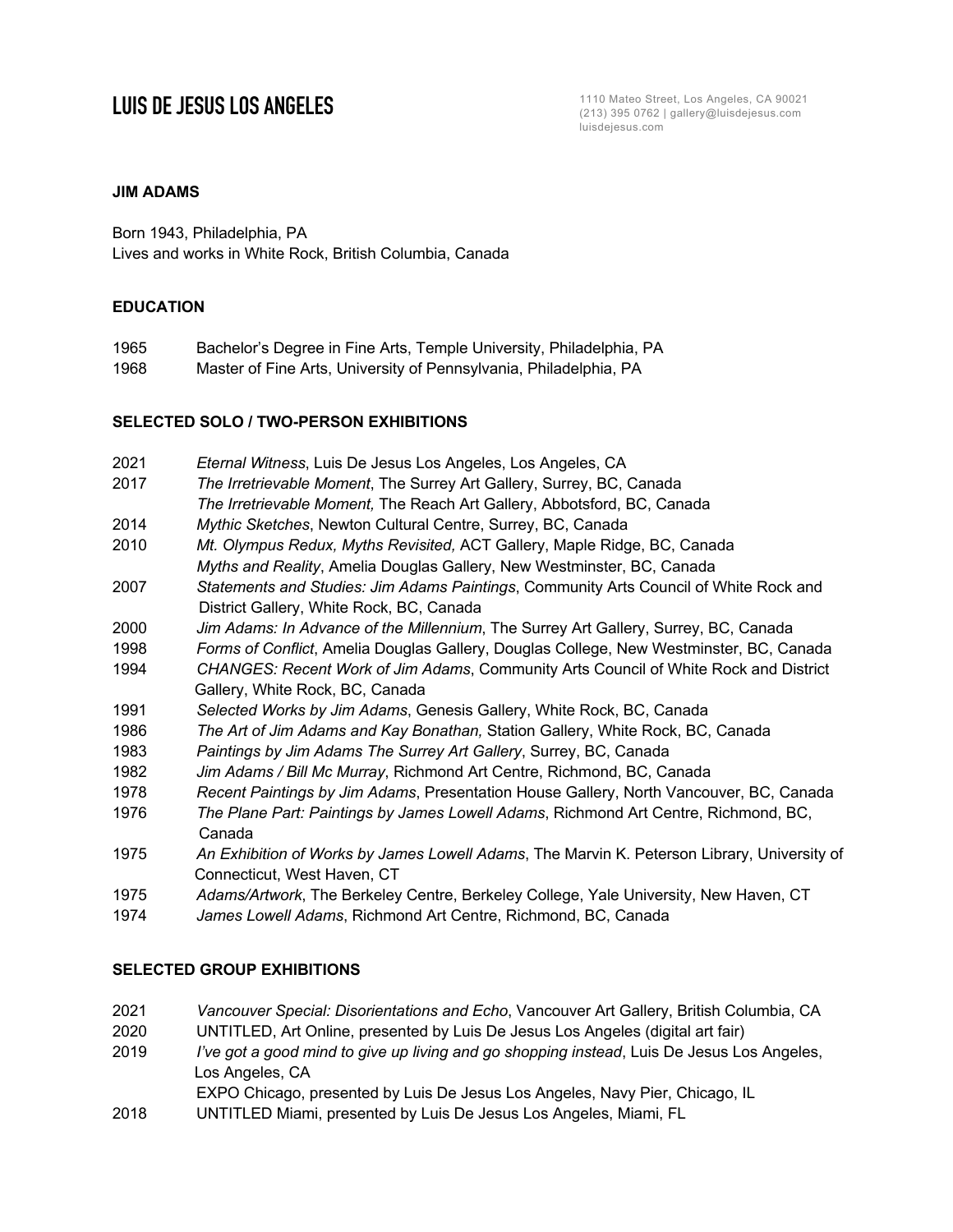# **LUIS DE JESUS LOS ANGELES**

Art Toronto, presented by Luis De Jesus Los Angeles, Toronto, ON, Canada 2015 *Re:Mix, The Surrey Art Gallery*, Surrey, BC, Canada *Views from the Southbank*, The Surrey Art Gallery, Surrey, BC, Canada 2009 Community Arts Council of White Rock and District Gallery, White Rock, BC, Canada 2006 *Tribute: The Art of African Canadian Artists,* Varley Art Gallery of Markham, Markham, BC, Canada 2005 *Tribute: The Art of African Canadian Artists*, Peel Art Gallery Museum + Archives, Brampton, ON, Canada *Tribute: The Art of African Canadian Artists*, Mississauga Art Gallery, Mississauga, ON, Canada 2002 *Journey*, The Surrey Art Gallery, Surrey, BC, Canada 1998 *Reflections and Revelations / Artists' Self Portraits*, Community Arts Council of White Rock and District Gallery, White Rock, BC, Canada 1997 *Transforming the Image: African Canadian Visions Entering the Millennium,* Thames Art Gallery, Chatham, ON, Canada 1997 *Why Can't Things Stay the Same? Transformations in Artmaking*, The Surrey Art Gallery, Surrey, BC, Canada 1996 *Kwantlen University College Faculty of Fine Arts Exhibition*, Surrey, BC, Canada 1995 *Pelekeana,* Vancouver Central Library, Vancouver, BC, Canada *Pelekeana*, Metro Hall, Toronto, ON, Canada 1992 *Celebrating African Identity: Politics and Icons of Representation*, The A Space Gallery, Toronto, ON, Canada *Works and Statements 6: A Kwantlen Fine Arts Faculty Exhibition*, Community Arts Council of  *White Rock and District Gallery*, White Rock, BC, Canada 1984 *Kwantlen University College Faculty of Fine Arts Exhibition*, Surrey, BC, Canada 1979 *Creative Flight*, The Surrey Art Gallery, Surrey, BC, Canada 1973 *Books, Wallbooks, and Prints*, The Vancouver Art Gallery, Vancouver, BC, Canada 1972 *SCAN: Survey of Canadian Art Now*, The Vancouver Art Gallery, Vancouver, BC, Canada

## **SELECTED BIBLIOGRAPHY**

| 2021 | Woodend, Dorothy. "What's So Special about Vancouver Anyway?" The Tyee, Jun. 11                   |
|------|---------------------------------------------------------------------------------------------------|
|      | Zillich, Tom. "Vancouver Special' show a home for art by one Surrey Civic Treasure starting May   |
|      | 22; White Rock's Jim Adams welcomes the 'major exposure' at Vancouver Art Gallery," Surrey        |
|      | Now-Leader, Apr. 21.                                                                              |
|      | moniz, jill. "A Sense of Scale," Canadian Art, Feb. 24.                                           |
|      | Groom, Angela. "Gallery Rounds: Jim Adams at Luis De Jesus Los Angeles," Artillery Magazine,      |
|      | Jan. 20.                                                                                          |
|      | "At 78, British Columbian artist Jim Adams has first solo in U.S. in over 45 years," ArtFixDaily, |
|      | Jan. 14.                                                                                          |
|      | "Jim Adams: Eternal Witness," Hyperallergic, Jan. 13.                                             |
|      | "Must See: Jim Adams, Eternal Witness," Artforum, Jan. 6.                                         |
|      |                                                                                                   |
| 2019 | "Multi-Talented Artist and Painter Jim Adams," Distillery District Magazine, Feb. 6               |
| 2018 | "An Art Toronto Sales Report," Canadian Art, Oct. 30                                              |
|      |                                                                                                   |

- Sandals, Leah. "Our Editors' Picks for Art Toronto," Canadian Art, Oct. 25
- 2017 Strom, Jordan + Schneider, Laura. The Irretrievable Moment, Surrey Art Gallery (exhibition catalogue)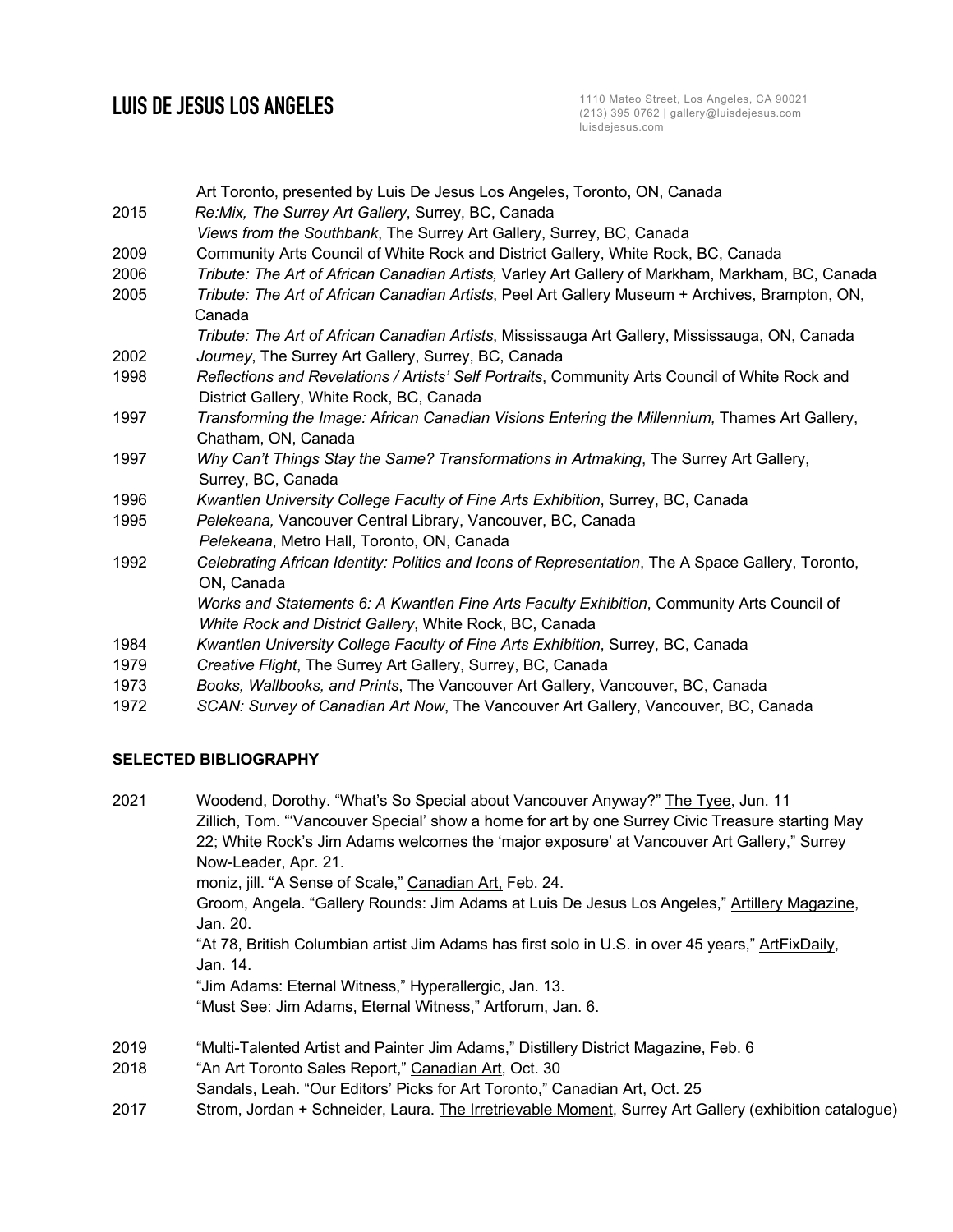|      | "The World Inside the City," Westcoast Design and Homes, Spring                                     |  |
|------|-----------------------------------------------------------------------------------------------------|--|
|      | "Jim Adams Chasing the Irretrievable Moment," Spotlight on the Arts, Apr.                           |  |
|      | "An Artist for Life," The Peace Arch News, Apr. 7                                                   |  |
|      | "An Artist for Life," The Surrey NOW-Leader, Apr. 7                                                 |  |
|      | Zillich, Tom. "Artist for Life: The biggest exhibition of Jim Adams' long career opens atSurrey Art |  |
|      | Gallery," BC Local News, Apr. 6                                                                     |  |
|      | Back, Charlene. "Jim Adams: Chasing the Irretrievable Moment," True Surrey, Mar. 9                  |  |
| 2015 | Re:Source, A Living Archive 1975-2015. Surrey Art Gallery (exhibition catalogue)                    |  |
|      | Views from the Southbank, Surrey Art Gallery (exhibition brochure)                                  |  |
| 2014 | Mythic Sketches, Newton Cultural Centre (exhibition catalogue)                                      |  |
| 2013 | Holmes, Tracy. "White Rock City Council Celebrates Local Artists," The NOW Newspaper, Feb. 7        |  |
| 2012 | Mah, J.W. Journey, Surrey Art Gallery, Surrey Art Gallery (exhibition catalogue)                    |  |
| 2010 | Myth and Reality, Amelia Douglas Gallery (exhibition catalogue)                                     |  |
| 2010 | Mt. Olympus Redux, Myths Revisited, ACT Gallery, Maple Ridge, (exhibition catalogue)                |  |
| 2008 | "Jewels of the City," The Peace Arch News, Aug. 31                                                  |  |
|      | "Names to Treasure," The Now Newspaper, Sep. 5                                                      |  |
|      | Lumley, Elizabeth. "Canadian Who's Who," University of Toronto Press                                |  |
|      | Williams, Dawn P. "Who's Who in Black Canada," University of Toronto Press                          |  |
| 2007 | "Politics Portrayed", The Peace Arch News, Feb. 24                                                  |  |
| 2005 | "African Canadian Art, Past and Present", The Hamilton Spectator, Feb. 26                           |  |
|      | "Black Magic", Toronto Star, Jan. 20                                                                |  |
|      | Milroy, Sarah. "Subjugation and Illumination, Globe and Mail", Feb. 21                              |  |
|      | Clark, Neville. Tribute, The Art of African Canadians (exhibition catalogue)                        |  |
| 2002 | Journey, Surrey Art Gallery (exhibition catalogue)                                                  |  |
| 2000 | Jim Adams: In Advance of the Millennium, Surrey Art Gallery (exhibition catalogue)                  |  |
| 1998 | Forms of Conflict, Amelia Douglas Gallery (exhibition catalogue)                                    |  |
| 1997 | Transforming the Image - African Canadian Visions entering the Millennium, Thames Art Gallery       |  |
|      | (exhibition catalogue)                                                                              |  |
| 1995 | Pelekeana, Metro Hall, Vancouver Central Library (exhibition catalogue)                             |  |
| 1994 | Changes - Recent work of Jim Adams, The Community Arts Council Gallery (exhibition catalogue)       |  |
| 1992 | Celebrating African Identity: Politics and Icons of Representation, A Space Gallery, Toronto        |  |
|      | (exhibition catalogue)                                                                              |  |
| 1983 | Paintings by Jim Adams, Surrey Art Gallery (exhibition catalogue)                                   |  |
| 1979 | Creative Flight, Surrey Art Gallery (exhibition catalogue)                                          |  |
| 1972 | SCAN - Survey of Canadian Art Now, Vancouver Art Gallery (exhibition catalogue)                     |  |
|      | Television: "S.A.G.A." Western Cablevision (creator / producer)                                     |  |
|      | "On View," Shaw Cablevision                                                                         |  |

## **TEACHING / RELATED EXPERIENCE**

| 2015-present | Chair, White Rock Public Art Advisory Committee, White Rock, BC, Canada      |
|--------------|------------------------------------------------------------------------------|
| 1998-present | Vice Chair, City of Surrey Public Art Advisory Committee, Surrey, BC, Canada |
| 2013         | Community Inspiration Status Award, City of White Rock, BC, Canada           |
| 2007         | Founder, Civic Treasures Awards, City of Surrey, BC, Canada                  |
| 2008         | Lifetime Achievement Laureate, Civic Treasures, City of Surrey, BC, Canada   |